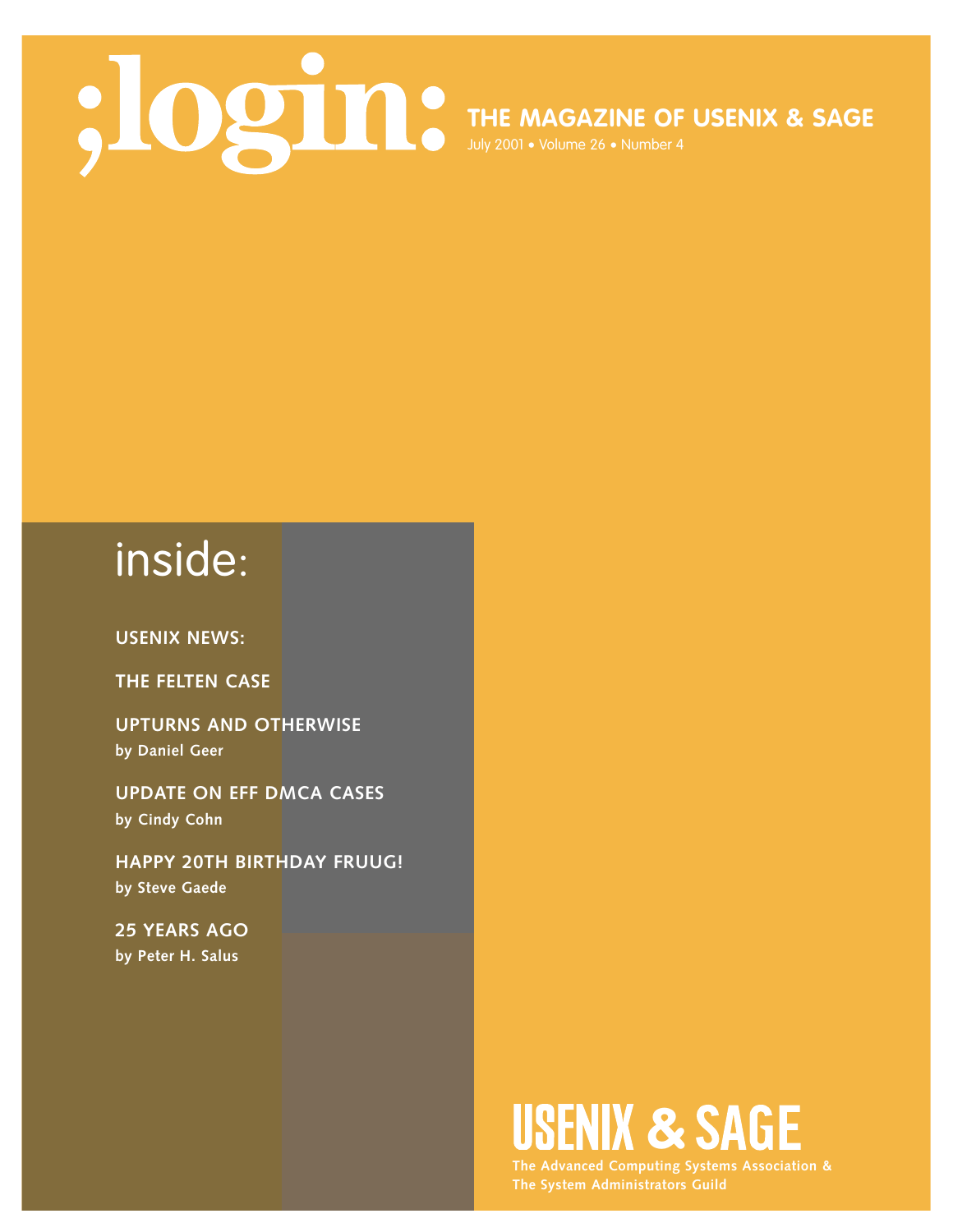#### USENIX MEMBER BENEFITS

As a member of the USENIX Association, you receive the following benefits:

FREE SUBSCRIPTION TO *;login:*, the Association's magazine, published eight times a year, featuring technical articles, system administration articles, tips and techniques, practical columns on security, Tcl, Perl, Java, and operating systems, book and software reviews, summaries of sessions at USENIX conferences, and reports on various standards activities.

ACCESS TO *;login:* online from October 1997 to last month *<www.usenix.org/ publications/login/login.html>.*

ACCESS TO PAPERS from the USENIX Conferences online starting with 1993 *<www.usenix.org/publications/library/ index.html>*.

THE RIGHT TO VOTE ON matters affecting the Association, its bylaws, and election of its directors and officers.

OPTIONAL MEMBERSHIP in SAGE, the System Administrators Guild.

DISCOUNTS on registration fees for all USENIX conferences.

DISCOUNTS on the purchase of proceedings and CD-ROMs from USENIX conferences.

SPECIAL DISCOUNTS on a variety of products, books, software, and periodicals. See *<http://www.usenix.org/membership/ specialdisc.html>* for details.

#### FOR MORE INFORMATION REGARDING MEMBERSHIP OR BENEFITS, PLEASE SEE

*<http://www.usenix.org/ membership/membership.html*>

#### OR CONTACT

*<office@usenix.org*> Phone: +1 510 528 8649

#### FOR INFORMATION ABOUT CONFERENCES, PLEASE SEE

*<http://www.usenix.org/ events/events.html*>

#### OR CONTACT

*<conference@usenix.org*> Phone: +1 510 528 8649

# USENIX news

### **The Felten Case**

By the time you read this much will have happened with this affair. Still, we thought you might like to see a copy of the news release sent out on June 6 by the Electronic Frontier Foundation.

The USENIX Association joined the case as a plaintiff since it seems clear that the Digital Millenium Copyright Act (DMCA), as interpreted by the recording industry, threatens to limit what may be presented at USENIX Association conferences and workshops.

Trenton, NJ – The Electronic Frontier Foundation (EFF) today asked a federal court to rule that Princeton University Professor Edward Felten and his research team have a First Amendment right to present their research on digital music access-control technologies at the USENIX Security Conference this August in Washington, DC, despite threats from the recording industry.

When scientists from Princeton University and Rice University tried to publish their findings in April 2001, the recording industry claimed that the 1998 Digital Millennium Copyright Act (DMCA) makes it illegal to discuss or provide technology that might be used to bypass industry controls limiting how consumers can use music they have purchased.

Like most scientists, the researchers want to discuss their findings and publish a scientific paper about the vulnerabilities of several technologies they studied. Open discussion of music customer control technologies has resulted in improved technology and enhanced consumer choice.

"Studying digital access technologies and publishing the research for our colleagues are both fundamental to the progress of science and academic freedom," stated Princeton scientist Edward Felten. "The recording industry's interpretation of the DMCA would make scientific progress on this important topic illegal."

Felten's research team includes Princeton University scientists and plaintiffs Bede Liu, Scott Craver, and Min Wu. Also members of the research team and plaintiffs are Rice University researchers Dan Wallach, Ben Swartzlander, and Adam Stubblefield. Another scientist and plaintiff is Drew Dean, who is employed in the Silicon Valley. The USENIX Association has joined the case as a plaintiff.

The prominent scientist and his research team originally planned to publish the paper in April at the 4th International Information Hiding Workshop. However, the scientists withdrew the paper at the last minute because the Recording Industry Association of America (RIAA) and the Secure Digital Music Initiative (SDMI) Foundation threatened litigation against Felten, his research team, and the relevant universities and conference organizers.

SDMI sponsored the "SDMI Public Challenge" in September 2000, asking Netizens to try to break their favored watermark schemes, designed to control consumer access to digital music. When the scientists' paper about their successful defeat of the watermarks, including one developed by a company called Verance, was accepted for publication, Matt Oppenheim, an officer of both RIAA and SDMI, sent the Princeton professor a letter threatening legal liability if the scientist published his results.

EFF filed the legal challenge in New Jersey federal court against RIAA, SDMI, Verance, and the U.S. Justice Department so that the researchers need not fear prosecution under DMCA for publishing their research.

"When scientists are intimidated from publishing their work, there is a clear First Amendment problem," said EFF's Legal Director Cindy Cohn. "We have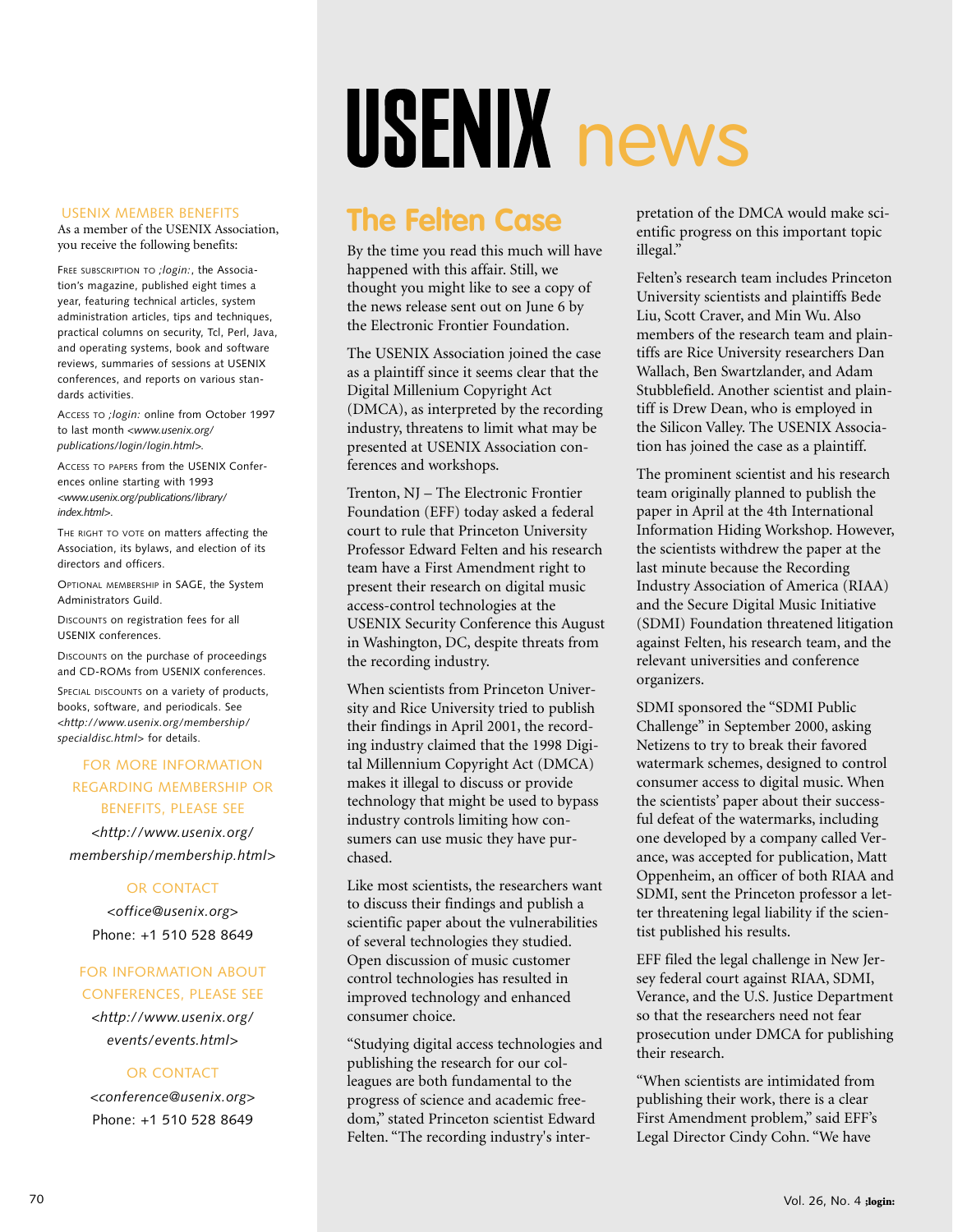long argued that unless properly limited, the anti-distribution provisions of the DMCA would interfere with science. Now they plainly have."

"Mathematics and code are not circumvention devices," explained Jim Tyre, an attorney on the legal team, "so why is the recording industry trying to prevent these researchers from publishing?"

USENIX Executive Director Ellie Young commented, "We cannot stand idly by as USENIX members are prevented from discussing and publishing the results of legitimate research."

EFF is challenging the constitutionality of the anti-distribution provisions of the DMCA as part of its ongoing Campaign for Audiovisual Free Expression (CAFE). The CAFE campaign fights over-reaching intellectual property laws and restrictive technologies that threaten free speech in the digital age. "The recording studios want to control how consumers can use the music they buy. Now they want to control scientists and publishers, to prevent consumers from finding out how to bypass the unpopular controls," said EFF Staff Attorney Robin Gross.

Media professionals have been invited to attend a June 6 press conference and simultaneous teleconference on the Felten case featuring the legal team and Professor Felten.

The legal team includes EFF attorneys Lee Tien, Cindy Cohn, and Robin Gross. Outside lead counsel Gino Scarselli, argued the Junger case where the 6th Circuit Court of Appeals ruled unanimously that computer code is creative expression worthy of First Amendment protection. Also members of the legal team are James Tyre, a technology savvy lawyer from Southern California who cofounded the Censorware Project and wrote an amicus brief in Universal v. Reimerdes, and Joe Liu, a Professor of Law at Boston College. Local counsel in New Jersey are First Amendment specialists Frank Corrado of Rossi, Barry,

Corrado, Grassi and Radell, and Grayson Barber, chair of the ACLU-NJ privacy committee.

For more background on Professor Felten and his team's legal challenge:

*<http://www.eff.org/sc/felten/>*

## **Upturns and Otherwise**

## **by Daniel Geer** President, USENIX Board of Directors

*<geer@usenix.org>*

The best (only good?) part of accumulating years is a chance to see long waves. I've been on this rock long enough to see trees mature, which should just about settle the question about me, and if that doesn't, this will: A former colleague of mine, talking to his grandfather on what turned out to be his grandfather's deathbed, asked him if he was sorry to be going. The grandfather said, "I have only one regret: I won't get to see how it all turns out."

That so sums up the essence of the long wave, I want to repeat myself. The chance to see long waves is a privilege, and of course, it sure as hell beats the alternative. That said, I've seen downturns before and you'll see them again. While anyone can prosper in fat years, only the well-prepared prosper in lean years. Yeah, there is an element of luck in it, but just like Satchel Paige said, "The harder I work, the luckier I get."

It is during a downturn that evolution happens. It is when there is survival pressure that survival of the fittest has meaning. Everyone who is enough of a USENIX member to be reading this is off to a good start and if you want to read that as elitist, please do. For all that any decent person wants to share a measure of their good fortune, survival is more elemental than decency, and it is a form of power. Power is never given, only taken. Each of us, when confronted with a world in which, especially suddenly, there is less to go around, will have to choose what they want to maximize, and I suggest you maximize your marketability.

Speaking purely idiosyncratically, which is to say with the subjective bias of personal myopia, what has worked for me through several complete turns of the business cycle is to always be worth more than I am paid, to never assume that any saleable skill necessarily comes with a durable market, that hybrid vigor works for careers even better than it works for seed corn, that nothing begets loyalty like a frightening commitment to excellence in preference to maneuvered advantage, and that more opportunities exist than anyone can ever exhaust but only on the condition that you keep your eyes open enough to notice the blamed things.

Where does USENIX fit in this? For me, at least, it has been one long tub soak in hybrid vigor, a daily wake-up call telling me what it is I do not know and didn't even know I didn't know, a place to teach and be taught, to be put on the spot in so many ways by people who are the best there is at what they do that I just couldn't help absorb something, by osmosis if nothing else. For much of my career, I have attended USENIX on my own nickel, and I always figured that the pain was more than compensated by the gain. You can invest in yourself any way you damned well please – I'm in no position to tell you how to run your life – but if you want a career that spans more than one business cycle, you had better invest in things that are durable, that make your survivability more probable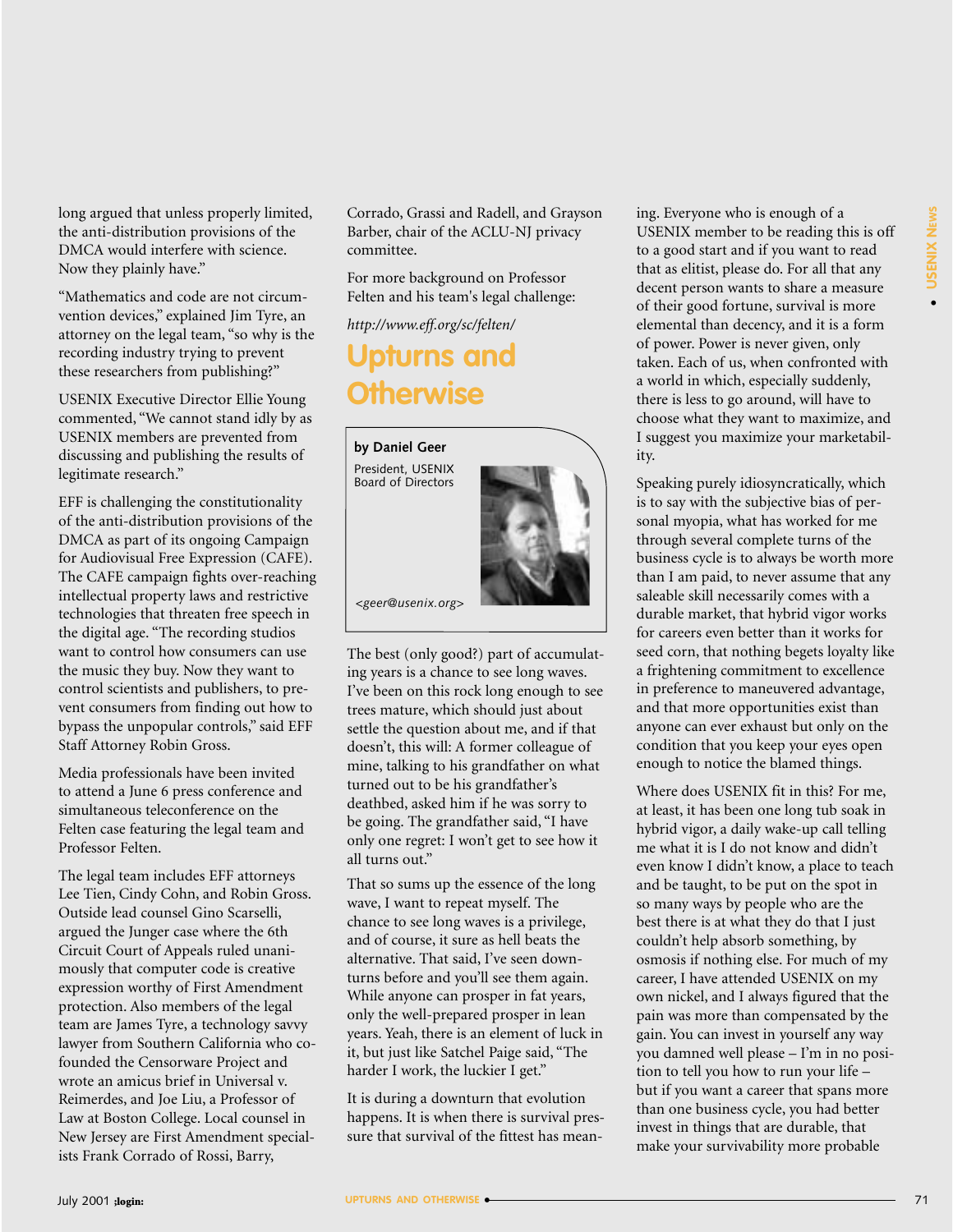than for the guy sitting next to you. For me, memorizing as much as I could of the combined proceedings of USENIX has been, at once, impossible and essential. Building up a web of colleagues who are as good, as pervasive, as central, as insightful, as bizarre as the USENIX attendees has made me resistant if not immune to business cycles.

However much your mileage may vary, check your gas gauge. I recommend you fill up here. Self-serve if you have to.

## **Update on EFF DMCA Cases**

#### **by Cindy Cohn**

Legal Director, Electronic Frontier Foundation *Cindy@eff.org*

The Electronic Frontier Foundation (EFF) is pursuing several legal cases to protect copyright and fair-use rights by opposing the anti-circumvention rules of the Digital Millennium Copyright Act (DMCA) on the grounds that the act violates the constitutional right to free expression. The cases build on EFF's earlier precedent-setting victory, *Bernstein v. U.S. Department of Justice*, where a federal appeals court ruled that code is free speech and, therefore, protected by the Constitution.

USENIX has generously supported our work on these important cases. In turn, we will attempt to give regular updates to *;login:* so that USENIX members can watch our work as it develops. While this support has been greatly needed and appreciated, the cost of this effort has greatly outstripped our annual budget, even with the support of USENIX. As a member-supported organization, the EFF relies on the backing of those who believe that free speech is essential. If you believe we are doing the right thing in opposing the DMCA, we invite you to join EFF and to assist us in our efforts.

#### **BACKGROUND**

The Digital Millennium Copyright Act was introduced in Congress several years before it actually passed in 1998. From its inception, the law was rife with problems for free speech and the growth of technology. Most particularly, the anticircumvention rules of section 1201 of the DMCA give content holders much broader rights to digital content than they ever held with non-digital content.

Concerned about fair use and reverse engineering, EFF, with several other groups, including members of the library and scientific communities, fought against passage of the DMCA. However, the music, movie and software industries, with their bottomless funding bases, lobbied hard for its passage, and,

ultimately, the DMCA became the law of the land.

This law is problematic on several levels. Most importantly, it will eviscerate the public side of the copyright bargain the part that recognizes that the goal of the copyright monopoly is to give authors the incentive to produce works so that eventually those works will fall into the public domain or be available for fair use or ordinary use to all people. The DMCA effectively eliminates fair use by letting content owners use technology to completely control all uses of their works. This has already come to a head in the *2600* case (see below), where content owners have gone after an electronic newspaper for publishing computer code.

Also troublesome is the criminalization of circumvention software based upon its possible misuse, even though it has plain and important acceptable uses. This has also come to a head in the *2600* case, where software that circumvents the encryption code used on DVDs was posted on the Internet to facilitate the creation of a DVD player using the Linux operating system. The court held that since the software could be used to pirate DVDs, it was in violation of the DMCA.

Finally, the impact on science could be quite severe, since those who seek to do

#### USENIX BOARD OF DIRECTORS

Communicate directly with the USENIX Board of Directors by writing to *<board@usenix.org>*.

#### PRESIDENT:

Daniel Geer *<geer@usenix.org>* VICE PRESIDENT: Andrew Hume *<andrew@usenix.org>* SECRETARY:

Michael B. Jones *<mike@usenix.org>* **TREASURER** 

Peter Honeyman *<honey@usenix.org>*

#### **DIRECTORS:**

John Gilmore *<john@usenix.org>* Jon "maddog" Hall *<maddog@usenix.org>* Marshall Kirk McKusick *<kirk@usenix.org>* Avi Rubin *<avi@usenix.org>*

EXECUTIVE DIRECTOR:

Ellie Young *<ellie@usenix.org>*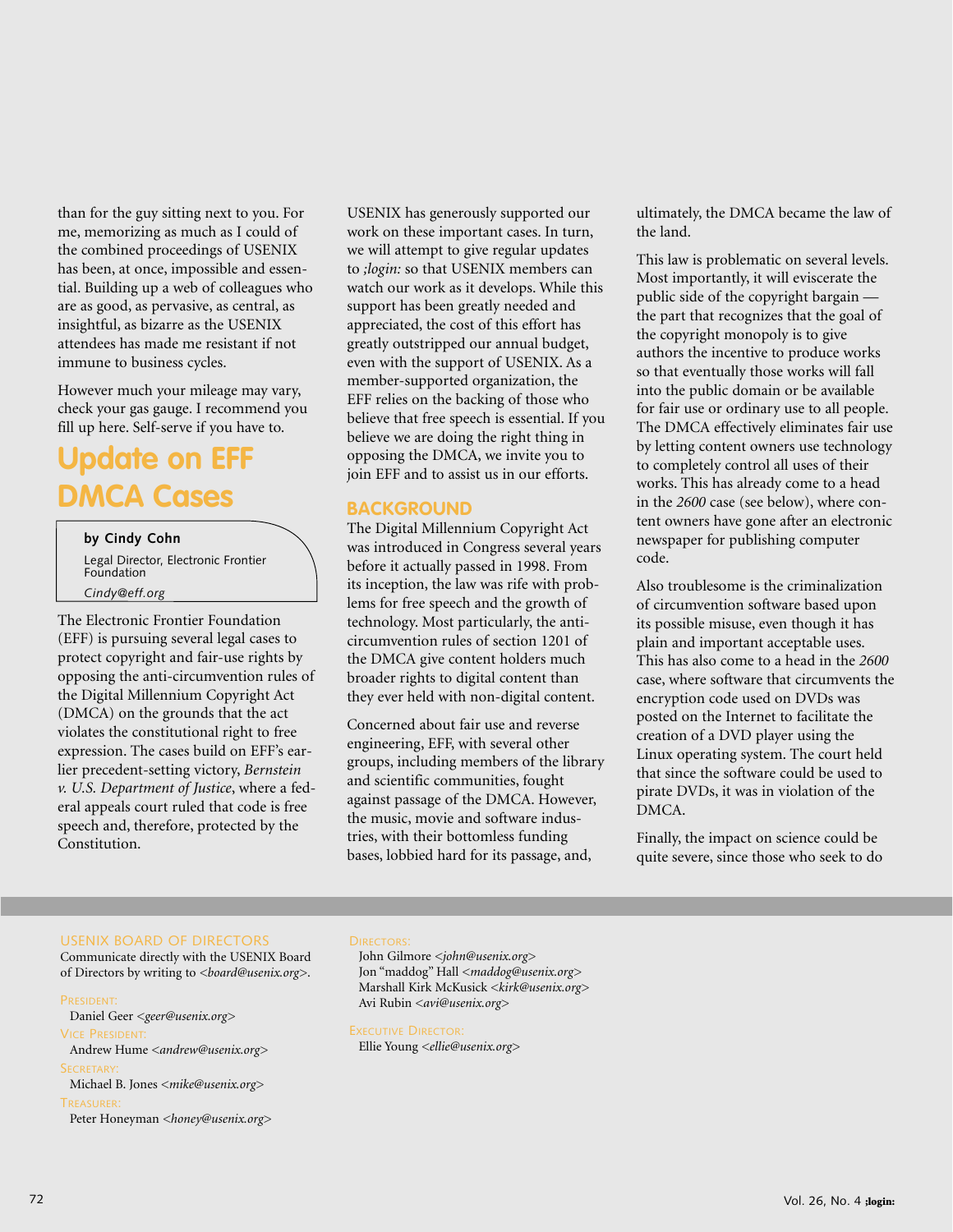encryption research that could be used for circumvention by others must effectively clear their work with the content industry ahead of time or face liability for publishing it. Science rarely works that way, even where the results could affect national defense. We've just recently seen the beginning of this problem, as the SDMI, a record industry coalition, issued threatening letters to Professor Edward Felten and others. The threat succeeded in convincing the professors to withdraw a paper about the breaking of the watermarks on digital music from a scientific conference in late April 2001.

#### **LEGAL CASES**

#### *2600* **CASE**

In January of 2000, the movie industry brought a lawsuit under the DMCA. This case was brought in the federal District Court in the Southern District of New York against *2600 Magazine* based upon the discovery that the secret key to the weak encryption system used on DVDs was posted all over the Internet. The eight major motion picture studios sued *2600 Magazine* based upon its publication of the DeCSS code, its news coverage of the controversy, and the large number of links the magazine provided to the code.

From the outset the EFF knew this case was not going to go well; the judge in the case, Judge Kaplan, sided with the industry from the very first hearing. We fought a temporary restraining order, but the court found that the anti-circumvention rules of the DMCA prevented *2600 Magazine* from publishing or even linking to DeCSS, because it could be used to circumvent the encryption placed on DVDs. CSS is designed to prevent copyright infringement, but the court held that publishing DeCSS was illegal even when no infringement had occurred — despite the fact that it was being used for legitimate, even constitutionally protected, purposes — simply because it could be used for infringement.

The case was argued before the Second Circuit Court of Appeals on May 1, 2001. The lower court's ruling basically says that code is not free speech, the *Bernstein* decision notwithstanding. The appellate briefs describe the lower court's decision as "putting the anti-circumvention rules of the DMCA on a collision course with the Constitution." EFF is asking the Second Circuit to prevent this by interpreting the statute consistent with the First Amendment and settled copyright laws.

In late January, eight *amicus* briefs were filed in support of EFF's appeal of the injunction against *2600 Magazine*, including from the ACLU, the Digital Future Coalition, librarians, journalists, computer scientists, law professors, educators, and cryptographers. A sponsor of the computer programmers' brief, noted Princeton University Computer Science Professor Edward Felten, stated, "The lower court's interpretation of the DMCA would effectively shut down research in some areas of computer security by banning the publication of research results in those areas. Ironically, it has already prevented me from publishing research results that could be used to strengthen the protection of copyrighted works."

The EFF successfully convinced noted constitutional scholar and advocate Kathleen Sullivan, dean of the Stanford Law School, to argue the case on behalf of *2600 Magazine*. The Second Circuit will either send the case back down to the trial court for further hearings (if, for instance, we are successful in convincing the appellate court that the trial court misapplied the law), or it will be set for a review of the appellate panel decision by the entire Second Circuit Court and then probably petitioned for decision by the U.S. Supreme Court. While the exact path is difficult to predict, it is likely that this case will continue for at least two to three more years.

More information about this case is available on the EFF Web site at: <*[http://www.eff.org/pub/Intellectual\\_](http://www.eff.org/pub/Intellectual_) property/Video/MPAA\_DVD\_cases/*>.

#### USENIX SUPPORTING MEMBERS

Addison-Wesley Kit Cosper Earthlink Network Edgix Interhack Corporation Interliant Lessing & Partner Linux Security, Inc. Lucent Technologies Microsoft Research Motorola Australia Software Centre New Riders Publishing

Nimrod AS O'Reilly & Associates Inc. Raytheon Company Sams Publishing The SANS Institute Sendmail, Inc. Smart Storage, Inc. Sun Microsystems, Inc. Sybase, Inc. Syntax, Inc. Taos: The Sys Admin Company TechTarget.com UUNET Technologies, Inc.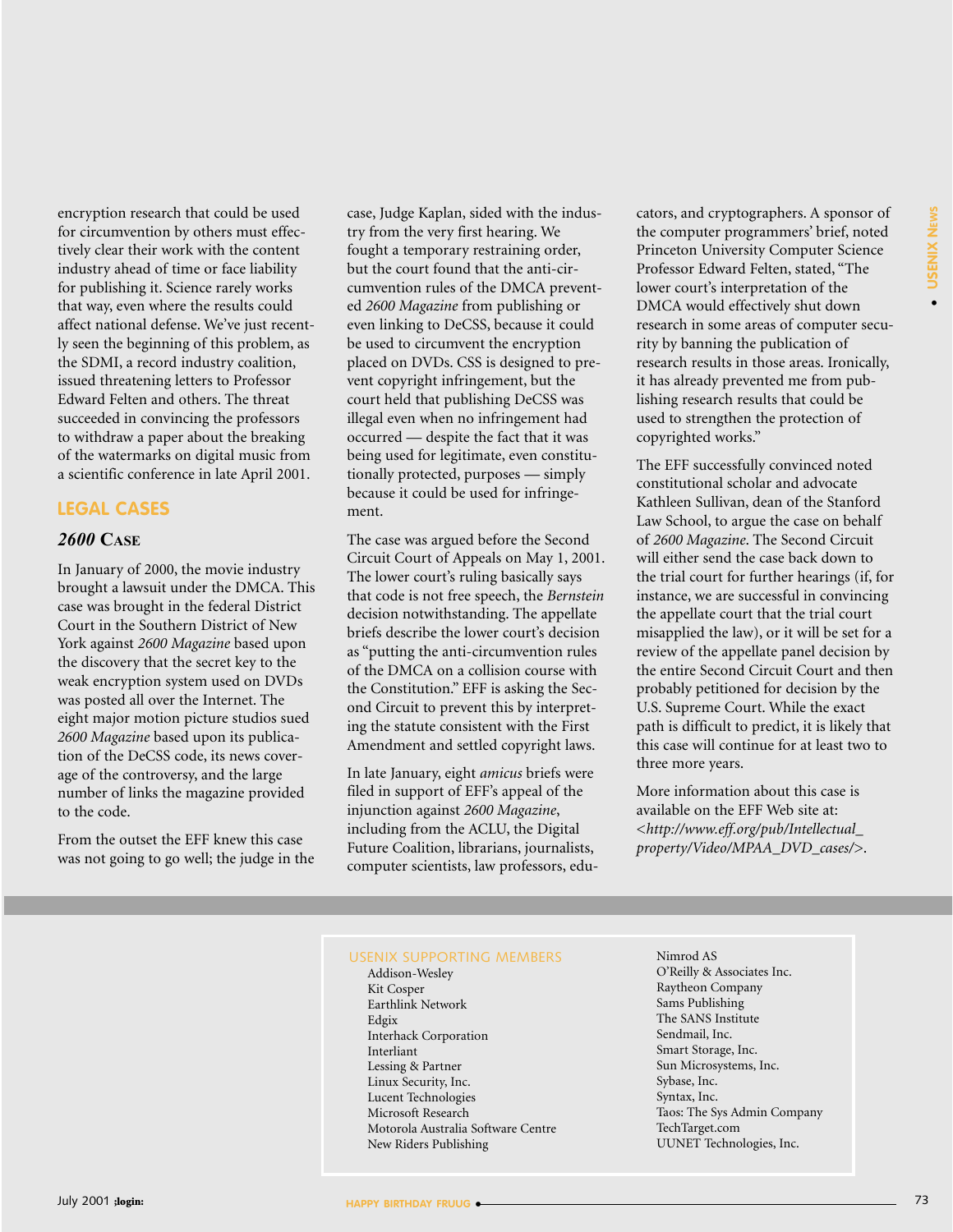#### *PAVLOVICH V. DVD-CCA*

The DVD Copy Control Association (DVD-CCA), a newly formed association of the Motion Picture Association of America (MPAA), is suing hundreds of individuals who put DeCSS on their Web sites, alleging that the plaintiffs misappropriated trade secrets when they reverse engineered DVD technology. At issue in the case is the First Amendment right to free expression, as well as the right to engage in lawful reverse engineering. EFF is coordinating the defense, representing Andrew Bunner and paying for additional outside counsel for him. Mr. Bunner is the only defendant who has been properly brought into the California courts. The superior court issued an injunction preventing the publication of DeCSS by the defendants, and we have appealed. The First Amendment Project, a California-based nonprofit located in Oakland, has been serving as lead counsel on the appeal.

In addition, EFF co-operating counsel Allon Levy has also represented Matthew Pavlovich, one of the many named defendants who are not properly sued in California. Pavlovich won an initial victory in December 2000 when the California Supreme Court granted his petition for review based on lack of personal jurisdiction and sent the matter back to the appellate court for further review. EFF also assisted in locating counsel for Derek Fawkus, another person who claimed that California jurisdiction was improper since he is based in Scotland and has never even visited California.

Both issues – the jurisdiction question concerning Mr. Pavlovich and the appeal of the preliminary injunction by Mr. Bunner – have been fully briefed and are currently scheduled to be heard together by the California Court of Appeals at a date to be set soon. We expect the arguments to be held in May or June 2001. The remainder of the case has been put on hold by the California Supreme

Court pending the appellate court determination.

More information about the case is available at:

<*<http://www.eff.org/IP/Video/DVDCCA> \_case/*>.

#### **OTHER RELATED PROJECTS**

In addition to the litigation, we are doing ongoing public awareness work around this issue, with speeches, press work, and grassroots efforts under our CAFE project (Campaign for Audiovisual Free Expression). CAFE is a multi-avenue campaign to educate and engage the public in the issues surrounding fair-use rights, and in particular the DVD/DeCSS legal cases. Campaign strategies include public discussions through our BayFF public forum; posting up-to-date information on the DVD/DeCSS cases on our Web site, with extensive links to other sites; media coverage; and most recently, our Radio EFF Program. We have also recently released the "Open Art License," an attempt, with homage to the Free Software Foundation and the open source movement, to allow artists to release their works to the public to be freely copied and used as long as original attribution is made. We believe that unless people outside the technology community understand this issue, we will not be successful in combating the DMCA.

The CAFE project Web page is available at: <*<http://www.eff.org/cafe/>*>.

#### **CONCLUSION**

We recognize that the battle against section 1201 of the DMCA will be a long, difficult one. We expect it to continue for at least five years and to change as the technology to limit access to digital content continues to develop. Although DVDs are currently at the center of the dispute, it is only a matter of time before books, music, multimedia tools and content as diverse as human thought will be similarly locked up and metered out to

us. We believe that such a scenario would create a world much different than our current one – one in which we would be much the poorer for the loss of access to what, at the end of the day, is really our shared culture. From the standpoint of technological progress, we also see that criminalizing the software tools that might be used for illegal purposes, even if they are not being used illegally, is likely to become more and more prevalent if 1201 is allowed to stand. The scientific process itself, and the Internet's promise of science freely available to all interested persons, not just those pre-selected to sit in ivory towers or corporate offices, is ultimately at risk.

## **Happy 20th Birthday FRUUG!**

#### **by Steve Gaede**

Steve Gaede has been FRUUG coordinator since 1984. In his early years, he created UNIX capacity planning tools. Today he undertakes a variety of research and prototyping projects through his company Lone Eagle Systems Inc.



*gaede at loneagle.com*

#### **April 1981 – April 2001**

April 2001 marked the 20th birthday of the Front Range UNIX Users Group (FRUUG), making it the oldest, still-running local UNIX users group around. Our ripe old age – probably a century in high-tech years – provides a good excuse for a bit of senile reminiscing about all we've managed to accomplish in these two decades. It turns out that we've been surprisingly on top of quite a few technological developments well before their time; and embarrassingly wrong about a few, too.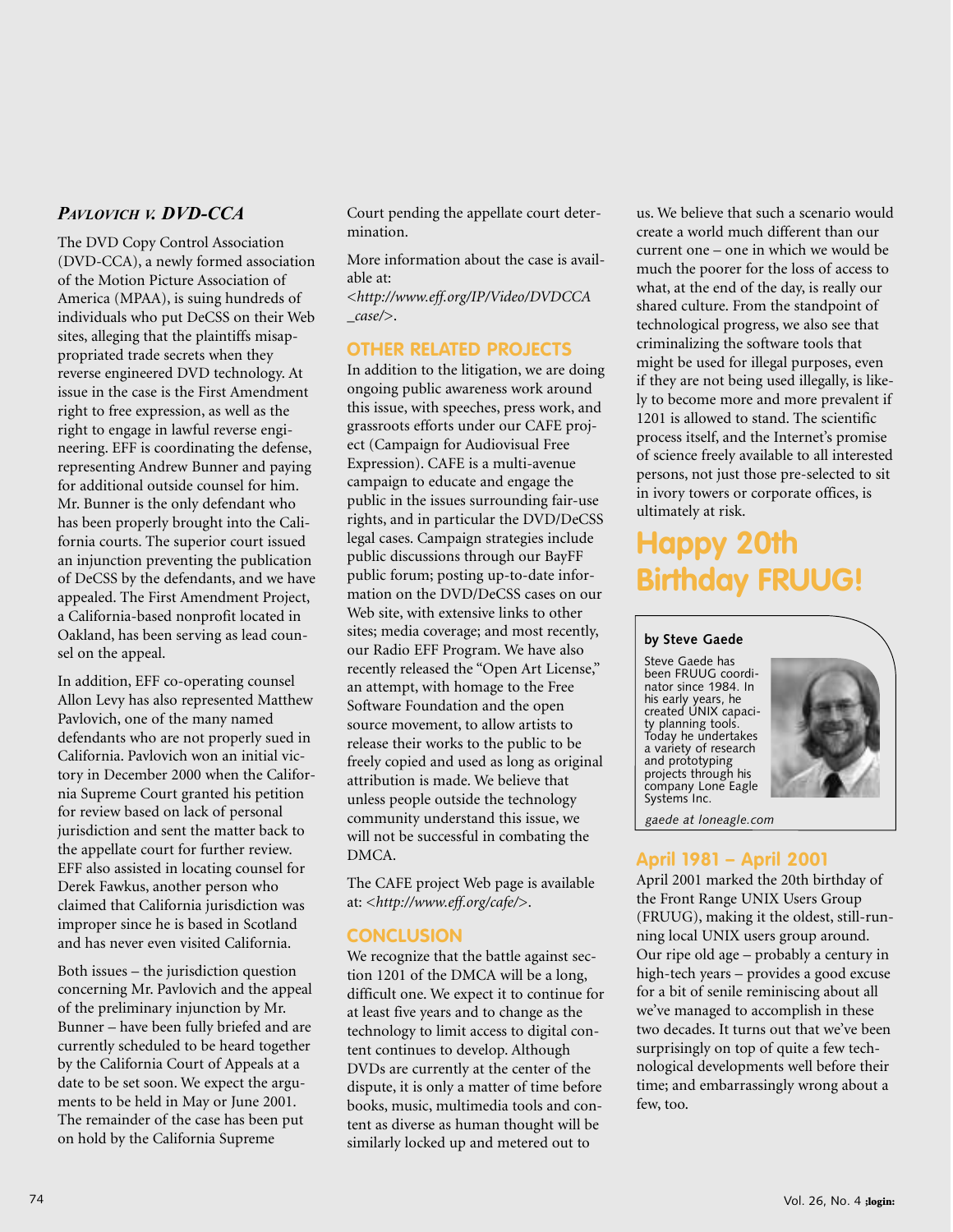FRUUG's largest concentration of members is in Boulder, with membership extending along the Front Range of the Rocky Mountains from Pueblo, Colorado, to Cheyenne, Wyoming. The group meets roughly monthly, scheduling meetings around the availability of interesting talks and speakers rather than attempting to meet on a particular day each month. It currently has close to 300 members, with around 70 attending any given meeting.

Though it started as a sort of UNIX support group, it exists today more as a forward-looking computing technology group, not limited to UNIX operating system topics. Despite its changing role, one facet of FRUUG has remained consistent: it has served as a gathering place and a stable touchstone for computing professionals to meet and make contacts for more than two decades.

#### **The Early Years**

In 1981, Dick Hackathorn and Rick Patch founded the Boulder Users Group (BUG), named without the adjective describing what it was we *used* because in those days nobody dared toy with the sacred trademark of Bell Laboratories. The group quickly grew beyond the boundaries of Boulder and its members voted to re-name it in early 1982. Those (including the author) who preferred the more colloquial sound of BUG still tend to pronounce FRUUG as if it rhymes with BUG.

In those days, Boulder was a relative hotbed of UNIX activity, with research institutions like the University of Colorado, the National Center for Atmospheric Research (NCAR), and the National Institute of Science and Technology (NIST), as well as commercial organizations like Bell Labs, Cray Labs, NBI, and Storage Technology working with the UNIX operating system. One of the first USENIX conferences was held in Boulder in 1980, pre-dating FRUUG's founding by a year. Though not officially

affiliated with any national group, FRUUG's meetings for years included reports on current events from the most recent USENIX conferences.

One of the features that put Boulder on the UNIX map was the fact that the High Altitude Observatory's UNIX machine (hao) was a key component in the UUCP networking backbone that enabled UNIX systems to transfer mail to each other. For those who didn't experience those days, UUCP stands for "UNIX-to-UNIX Copy" and was the basis for a store-and-forward network that was used to copy messages to a remote system (usually over modem connections) and then remotely execute a mail program to send them on to their next hop. The network was completely *ad hoc*. Mail addresses specified the route to be taken, and the whole thing

depended on making a lot of personal contacts to establish connections.

The early meetings were small enough that they could be hosted by just about any company that had a few chairs. They usually included a brief talk, a tour of whatever facility we visited, and a round-table discussion that provided a forum for people to ask questions like: "Can I set up a UUCP connection to you," or, "Do you have a driver for such and such a disk?" The unspoken question often on members' minds was: "What would it be like to work here?"

The days in which meetings toured up and down the Front Range gave us a good feel for the UNIX activity in the environs.

The community of those using the UNIX operating system was relatively small and insular, and there was a fair amount of circulation between companies as interesting projects came and went. A memorable fall 1981 meeting was held in an outpost of Interactive Systems that occupied the old Rocky Mountain National Park headquarters in downtown Estes Park; that round-table discussion took place around a roaring fire in a huge stone fireplace with a fall snow beginning outside.

#### **The Dawn of Desktop Computing**

The early 1980s saw the convergence of three technical advancements that would form the basis for the desktop computers that we all use today. The Motorola 68010 family of microprocessors provid-



#### *Meeting announcement for a 1982 meeting at NCAR; including a review of the cafeteria's "gastric delights."*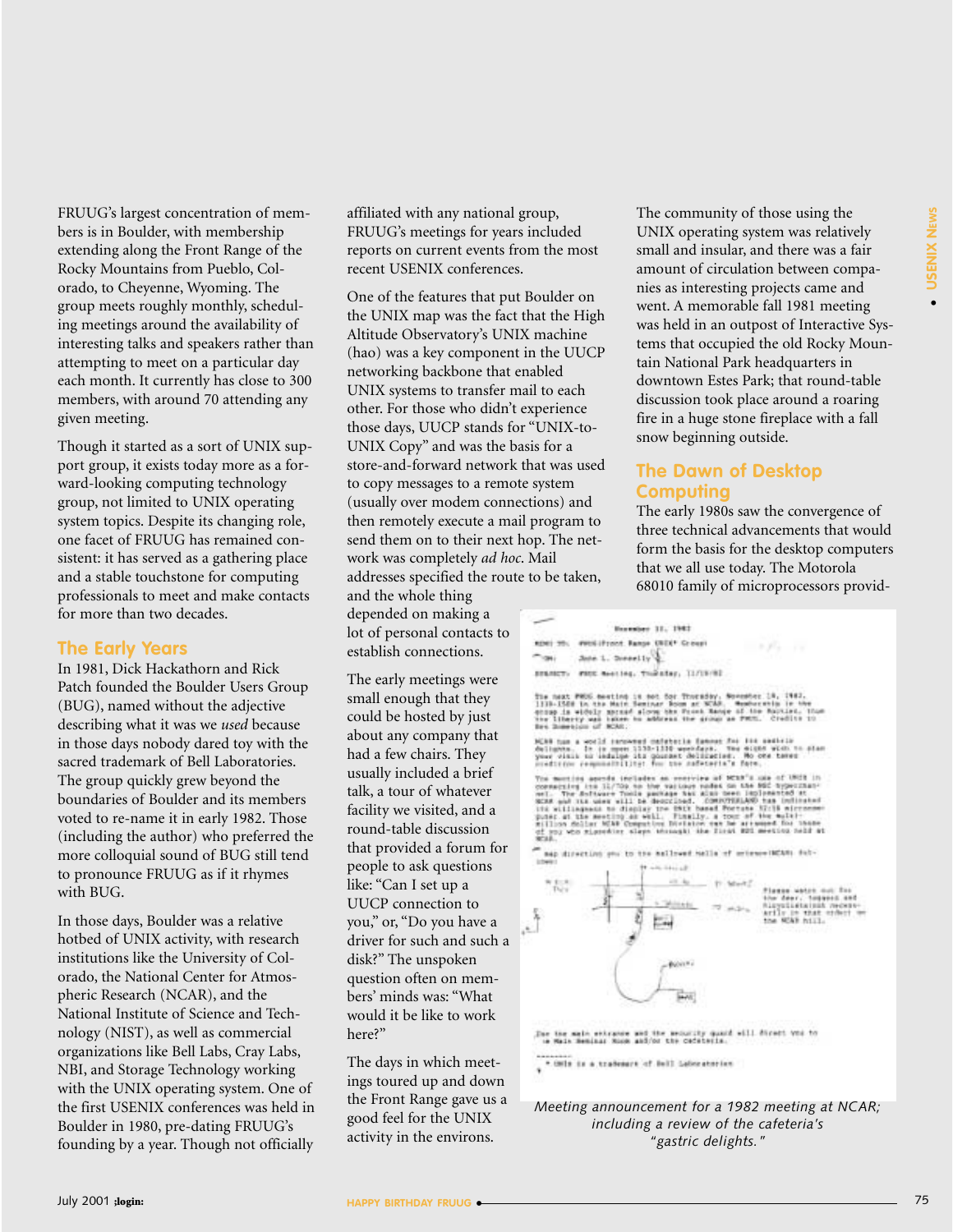ed support for memory mapping, enabling the UNIX operating system to run on desktop computers with isolated virtual memory for each process – one of those basic features that the Wintel world wouldn't implement until more than a decade later. Winchester disks became smaller than a filing cabinet and could fit into desktop workstations. And bitmapped displays enabled the graphical user interfaces that brought a new meaning for the word "mouse" into the vernacular.

#### **UNIX users meeting** unites NBI, ISI engineers



*Demonstration of an early UNIX workstation at NBI in 1985 (from left to right: Steve Gaede, Ron Hughes, Bruce Sanders)*

We heard from quite a number of Motorola 68000-based UNIX system vendors as the desktop computing world developed, and many of them have been long forgotten. We had a demonstration of a workstation by Fortune Systems in November 1982. Masscomp showed us multiprocessing based on Motorola processors in March 1984. We heard about UNIX workstations from NBI and Integrated Solutions in 1985. Bill Joy, from an outfit called Sun Microsystems, showed us a system that looked like many others at the time. The Sun 2/120 boasted a Motorola 68010 processor, bitmap display, optical mouse, and of course Berkeley 4.2BSD UNIX with a kernel-based windowing system. Who would have guessed how the landscape would change between then and now.

Although many of us hoped that the 68000 series would win the microprocessor cook-off by virtue of its clean design, the UNIX community didn't ignore Intel architecture processors. The IBM PC came on the market, and it didn't take long for the UNIX operating system to be ported to Intel 8086 processor-based machines even without memory mapping support. When Intel released the 286 processor, UNIX was ported to it before DOS was, and systems and software were available from AT&T, Microport, and Xenix. We've had meetings through the years on UNIX for the PC, including talks from the folks at BSDi, from Bob Gray and Dick Dunn on "Cheap UNIX," and meetings on Linux as it arrived on the scene.

In the early 1980s, window systems were typically kernel-based, but in 1986 we hit it right with a talk on the X Window System. Despite how Sun came out ahead of all of the other workstation vendors we heard from, our Sun-sponsored talk on NeWS (Network Extensible Window System) was one of those innovations that didn't get very far. We still have (somewhere) a video of the Great X Windows Debate that pitted the X Window System against Sun's NeWS, Microsoft Windows, and Apple QuickDraw in February 1988.

Network computing became a hot topic in the late 1980s. We heard about Integrated Solutions' Transparent Remote File System (TRFS), Apollo's Network Computing System (NCS), and of course Sun's Network File System (NFS). For remote procedure calls, the debate raged between Open Network Computing (ONC) and Distributed Computing Environment (DCE).

The C programming language encountered some competition from its objectoriented cousin C++, on which we hosted our first meeting in 1988. Many related topics, like the Standard Template Library and Design Patterns, followed as the years went on.

#### **The Internet Appears on the Radar Screen**

Our 10th Anniversary FRUUG meeting announcement in April 1991 was a double issue on real paper as we introduced Colorado SuperNet (CSN) to FRUUG members, with the first, local, commercial offering of dialup UUCP and SLIP services. Colorado SuperNet was one of the first Internet service providers anywhere, receiving state funding to promote the use of the Internet within Colorado for research, education, and – for the first time – business. We promoted the nonprofit, state-funded CSN for a number of newsletter issues, helping our members become aware of this great alternative to ad hoc UUCP connectivity and the long-distance dialup services provided by UUNET. CSN was eventually groomed for a corporate takeover. Qwest did the deed, and then shut them down over the holidays just this year – bringing some finality to our tax-funded efforts.

Though at the time they were years away from becoming FRUUG Executive Committee members, Neal McBurnett and Joe VanAndel demonstrated tools for surfing the Internet in February 1994, including such classics as Mosaic and Lynx. Remember Lynx? In our 1994 meeting announcement we touted it as the less "resource-intensive" alternative to Mosaic, suggesting that the systems we used weren't quite as powerful as they are today. That February meeting was followed by an ISP cook-off with the Colorado-based ISPs presenting — and debating – their various benefits. Internet pioneer Mike O'Dell kicked off the meeting with a presentation on how the Internet worked at the time, and we had nearly a full house in the 500-seat NIST auditorium, the largest facility available to us.

#### **Keeping Us Up-to-Date**

The middle and late 1990s saw a continuation of our trend of keeping members